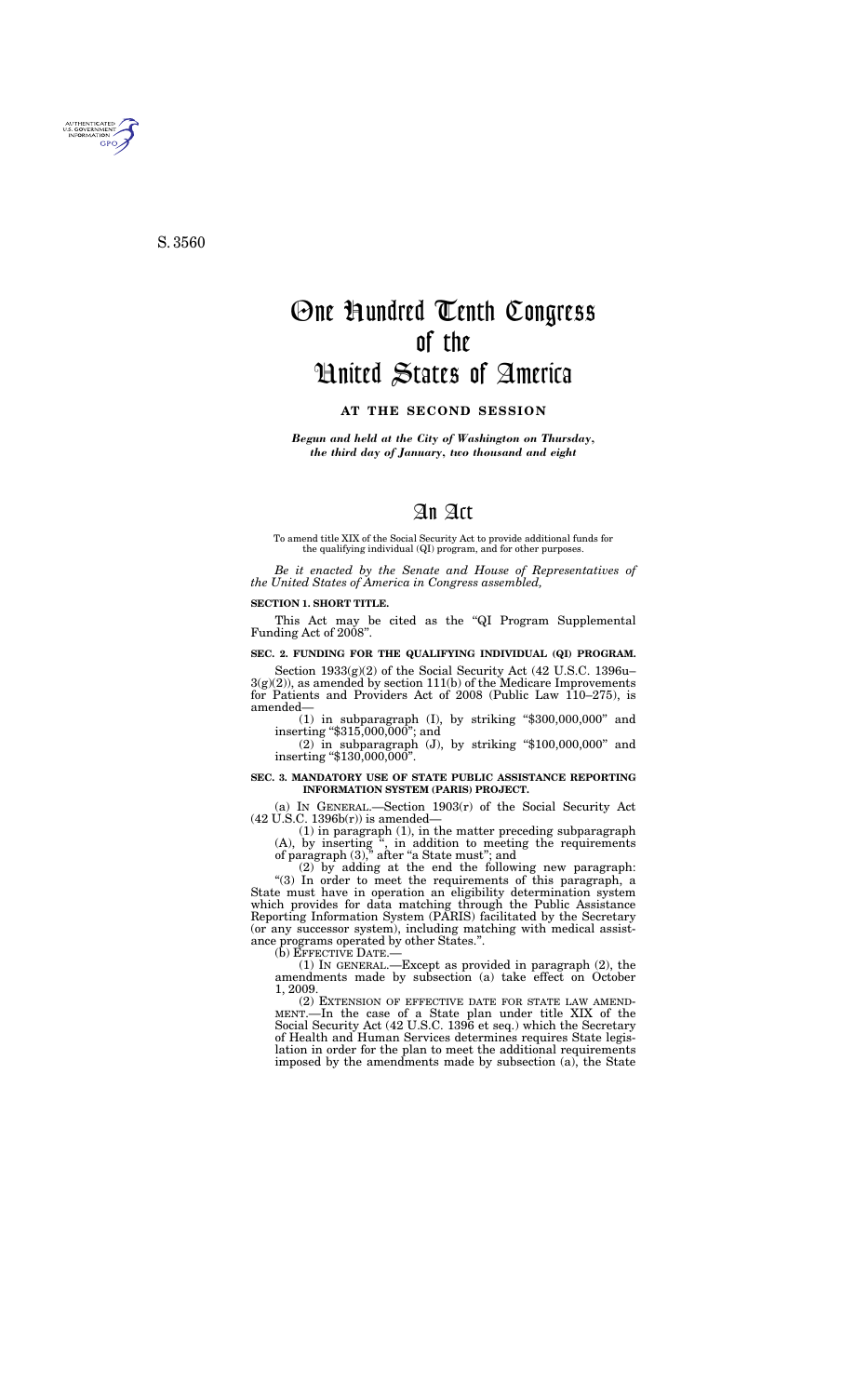plan shall not be regarded as failing to comply with the requirements of such title solely on the basis of its failure to meet these additional requirements before the first day of the first calendar quarter beginning after the close of the first regular session of the State legislature that begins after the date of enactment of this Act. For purposes of the previous sentence, in the case of a State that has a 2-year legislative session, each year of the session is considered to be a separate regular session of the State legislature.

"(v) ANTIBIOTIC DRUGS SUBMITTED BEFORE NOVEMBER 21, 1997.—

#### **SEC. 4. INCENTIVES FOR THE DEVELOPMENT OF, AND ACCESS TO, CERTAIN ANTIBIOTICS.**

(a) IN GENERAL.—Section 505 of the Federal Food, Drug, and Cosmetic Act (21 U.S.C. 355) is amended by adding at the end the following:

''(1) ANTIBIOTIC DRUGS APPROVED BEFORE NOVEMBER 21, 1997.—

"(2) ANTIBIOTIC DRUGS SUBMITTED BEFORE NOVEMBER 21, 1997, BUT NOT APPROVED.—

''(A) IN GENERAL.—Notwithstanding any provision of the Food and Drug Administration Modernization Act of 1997 or any other provision of law, a sponsor of a drug that is the subject of an application described in subparagraph (B)(i) shall be eligible for, with respect to the drug, the 3-year exclusivity period referred to under clauses (iii) and (iv) of subsection  $(c)(3)(E)$  and under clauses (iii) and (iv) of subsection  $(j)(5)(F)$ , subject to the requirements of such clauses, as applicable.

''(B) APPLICATION; ANTIBIOTIC DRUG DESCRIBED.—

''(i) APPLICATION.—An application described in this clause is an application for marketing submitted under this section after the date of the enactment of this subsection in which the drug that is the subject of the application contains an antibiotic drug described in clause (ii).

''(ii) ANTIBIOTIC DRUG.—An antibiotic drug described in this clause is an antibiotic drug that was the subject of an application approved by the Secretary under section 507 of this Act (as in effect before November 21, 1997).

''(A) IN GENERAL.—Notwithstanding any provision of the Food and Drug Administration Modernization Act of 1997 or any other provision of law, a sponsor of a drug that is the subject of an application described in subparagraph (B)(i) may elect to be eligible for, with respect to the drug—

''(i)(I) the 3-year exclusivity period referred to under clauses (iii) and (iv) of subsection  $(c)(3)(E)$  and under clauses (iii) and (iv) of subsection  $(j)(5)(F)$ , subject to the requirements of such clauses, as applicable; and

''(II) the 5-year exclusivity period referred to under clause (ii) of subsection  $(c)(3)(E)$  and under clause (ii) of subsection  $(j)(5)(F)$ , subject to the requirements of such clauses, as applicable; or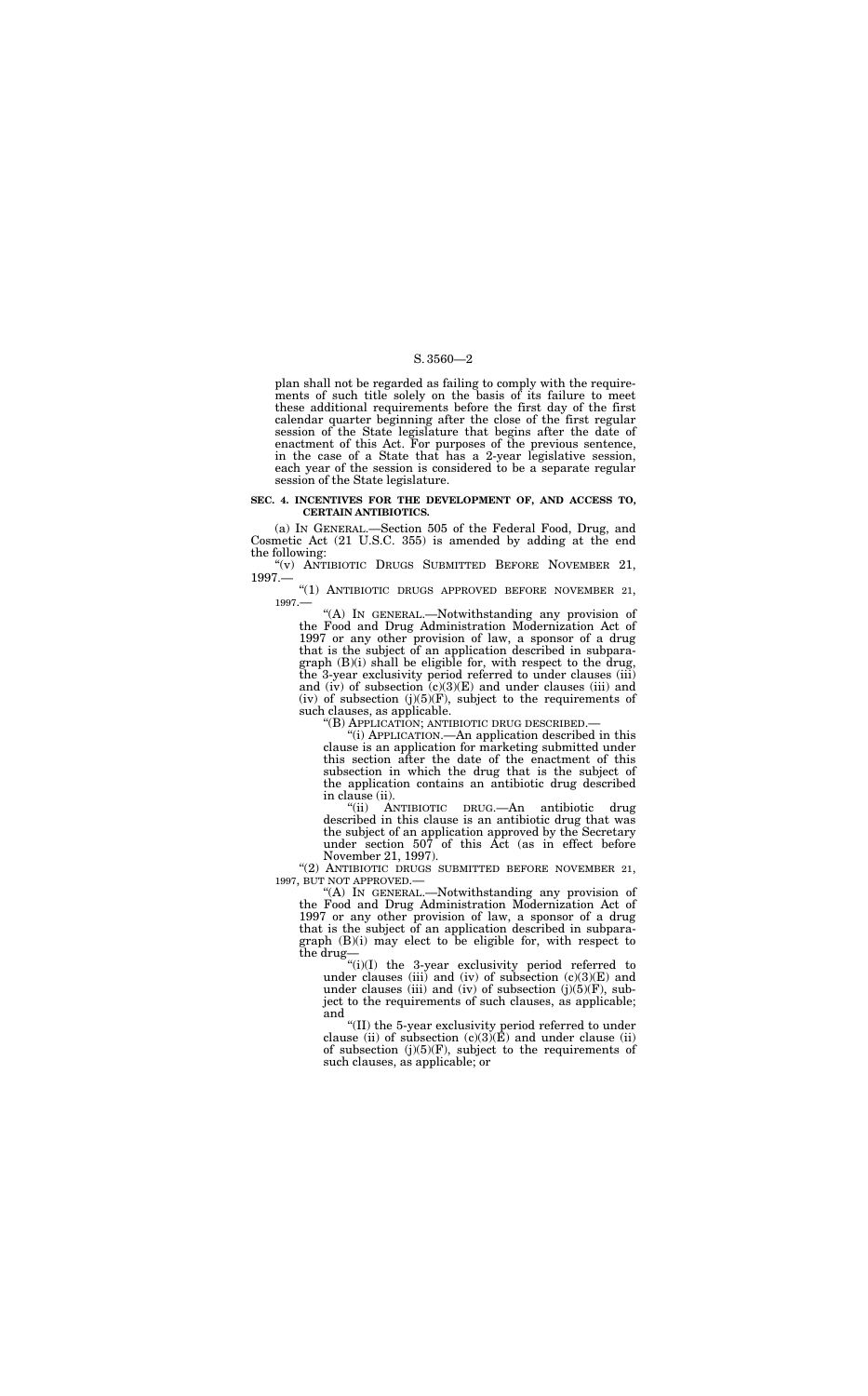''(ii) a patent term extension under section 156 of title 35, United States Code, subject to the requirements of such section.

''(B) APPLICATION; ANTIBIOTIC DRUG DESCRIBED.—

''(i) APPLICATION.—An application described in this clause is an application for marketing submitted under this section after the date of the enactment of this subsection in which the drug that is the subject of the application contains an antibiotic drug described in clause (ii).

''(A) EXCLUSIVITIES AND EXTENSIONS.—Paragraphs  $(1)(A)$  and  $(2)(A)$  shall not be construed to entitle a drug that is the subject of an approved application described in subparagraphs  $(1)(B)(i)$  or  $(2)(B)(i)$ , as applicable, to any market exclusivities or patent extensions other than those exclusivities or extensions described in paragraph  $(1)(A)$ or  $(2)(A)$ .

''(ii) ANTIBIOTIC DRUG.—An antibiotic drug described in this clause is an antibiotic drug that was the subject of 1 or more applications received by the Secretary under section 507 of this Act (as in effect before November 21, 1997), none of which was approved by the Secretary under such section.

"(3) LIMITATIONS.-

''(B) CONDITIONS OF USE.—Paragraphs (1)(A) and  $(2)(A)(i)$  shall not apply to any condition of use for which the drug referred to in subparagraph  $(1)(B)(i)$  or  $(2)(B)(i)$ , as applicable, was approved before the date of the enact-

ment of this subsection.<br>
"(4) APPLICATION OF CERTAIN PROVISIONS.-Notwithstanding section 125, or any other provision, of the Food and Drug Administration Modernization Act of 1997, or any other provision of law, and subject to the limitations in paragraphs  $(1)$ ,  $(2)$ , and  $(3)$ , the provisions of the Drug Price Competition and Patent Term Restoration Act of 1984 shall apply to any drug subject to paragraph (1) or any drug with respect to which an election is made under paragraph  $(2)(A)$ .".

(b) TRANSITIONAL RULES.—

(1) With respect to a patent issued on or before the date of the enactment of this Act, any patent information required to be filed with the Secretary of Health and Human Services under subsection  $(b)(1)$  or  $(c)(2)$  of section 505 of the Federal Food, Drug, and Cosmetic Act (21 U.S.C. 355) to be listed on a drug to which subsection  $(v)(1)$  of such section 505 (as added by this section) applies shall be filed with the Secretary not later than 60 days after the date of the enactment of this Act.

(2) With respect to any patent information referred to in paragraph (1) of this subsection that is filed with the Secretary within the 60-day period after the date of the enactment of this Act, the Secretary shall publish such information in the electronic version of the list referred to at section  $505(j)(7)$ of the Federal Food, Drug, and Cosmetic Act (21 U.S.C.  $355(j)(7)$ ) as soon as it is received, but in no event later than the date that is 90 days after the enactment of this Act.

(3) With respect to any patent information referred to in paragraph (1) that is filed with the Secretary within the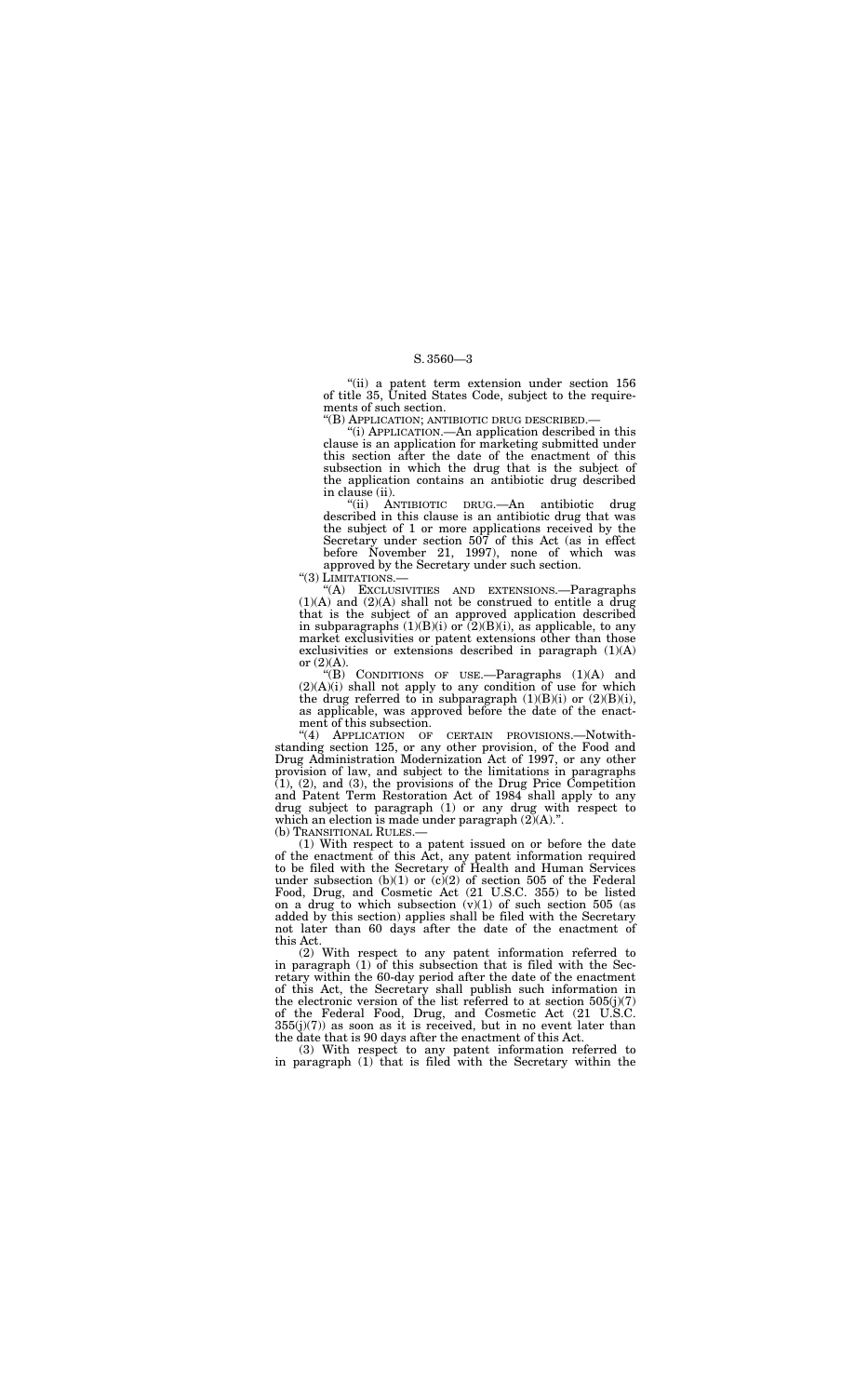60-day period after the date of enactment of this Act, each applicant that, not later than 120 days after the date of the enactment of this Act, amends an application that is, on or before the date of the enactment of this Act, a substantially complete application (as defined in paragraph  $(5)(B)(iv)$  of section 505(j) of the Federal Food, Drug, and Cosmetic Act (21 U.S.C. 355(j))) to contain a certification described in paragraph  $(2)(A)(vii)(I\check{V})$  of such section 505(j) with respect to that patent shall be deemed to be a first applicant (as defined in paragraph  $(5)(B)(iv)$  of such section  $505(j)$ .

 $(A)$  in subsection  $(b)(4)$ , by striking "Education of" and inserting "Education or training, including at such national, State, or regional conferences as the Secretary may establish, of State or local officers, employees, or independent contractors responsible for the administration or the supervision of the administration of the State plan under this title,''; and

## **SEC. 5. CLARIFICATION OF AUTHORITY FOR USE OF MEDICAID INTEG-RITY PROGRAM FUNDS.**

(a) CLARIFICATION OF AUTHORITY FOR USE OF FUNDS.—

(1) IN GENERAL.—Section 1936 of the Social Security Act (42 U.S.C. 1396u–6) is amended—

> ''(i) IN GENERAL.—The Secretary may use amounts appropriated pursuant to paragraph (1) to pay for transportation and the travel expenses, including per diem in lieu of subsistence, at rates authorized for employees of agencies under subchapter I of chapter 57 of title 5, United States Code, while away from their homes or regular places of business, of individuals described in subsection (b)(4) who attend education, training, or consultative activities conducted under the authority of that subsection."

(B) in subsection (e), by striking paragraph (2) and inserting the following:

"(2) AVAILABILITY; AUTHORITY FOR USE OF FUNDS.-

''(A) AVAILABILITY.—Amounts appropriated pursuant to paragraph (1) shall remain available until expended.

''(B) AUTHORITY FOR USE OF FUNDS FOR TRANSPOR-TATION AND TRAVEL EXPENSES FOR ATTENDEES AT EDU-CATION, TRAINING, OR CONSULTATIVE ACTIVITIES.—

(2) EFFECTIVE DATE.—The amendments made by paragraph (1) shall take effect as if included in the enactment of section 1936 of the Social Security Act, as added by section 6034(a) of the Deficit Reduction Act of 2005 (Public Law 109–171). (b) PUBLIC DISCLOSURE.—

(1) IN GENERAL.—Section 1936(e)(2)(B) of such Act (42 U.S.C. 1396u–6(e)(2)(B)), as added by subsection (a) of this section, is amended by adding at the end the following:

''(ii) PUBLIC DISCLOSURE.—The Secretary shall make available on a website of the Centers for Medicare & Medicaid Services that is accessible to the public—

''(I) the total amount of funds expended for each conference conducted under the authority of subsection (b)(4); and